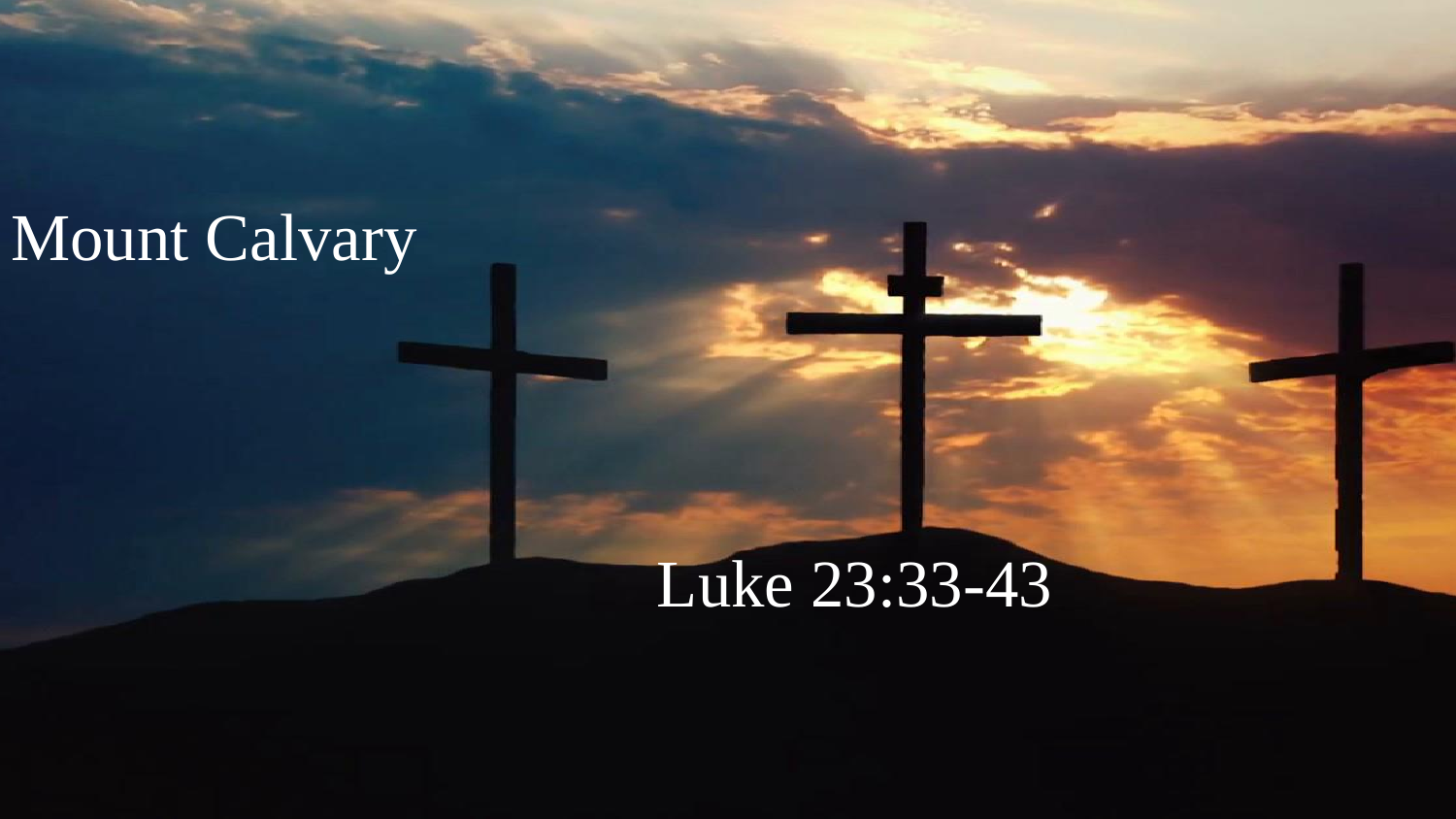## Summary of Today's Message

In a very real sense, the whole story of life is acted out in history on Mount Calvary. It was here, on what we refer to as Good Friday, that Jesus was crucified between two thieves. We learn from them that the way in which people respond to the message of the Cross determines their eternity for all of eternity.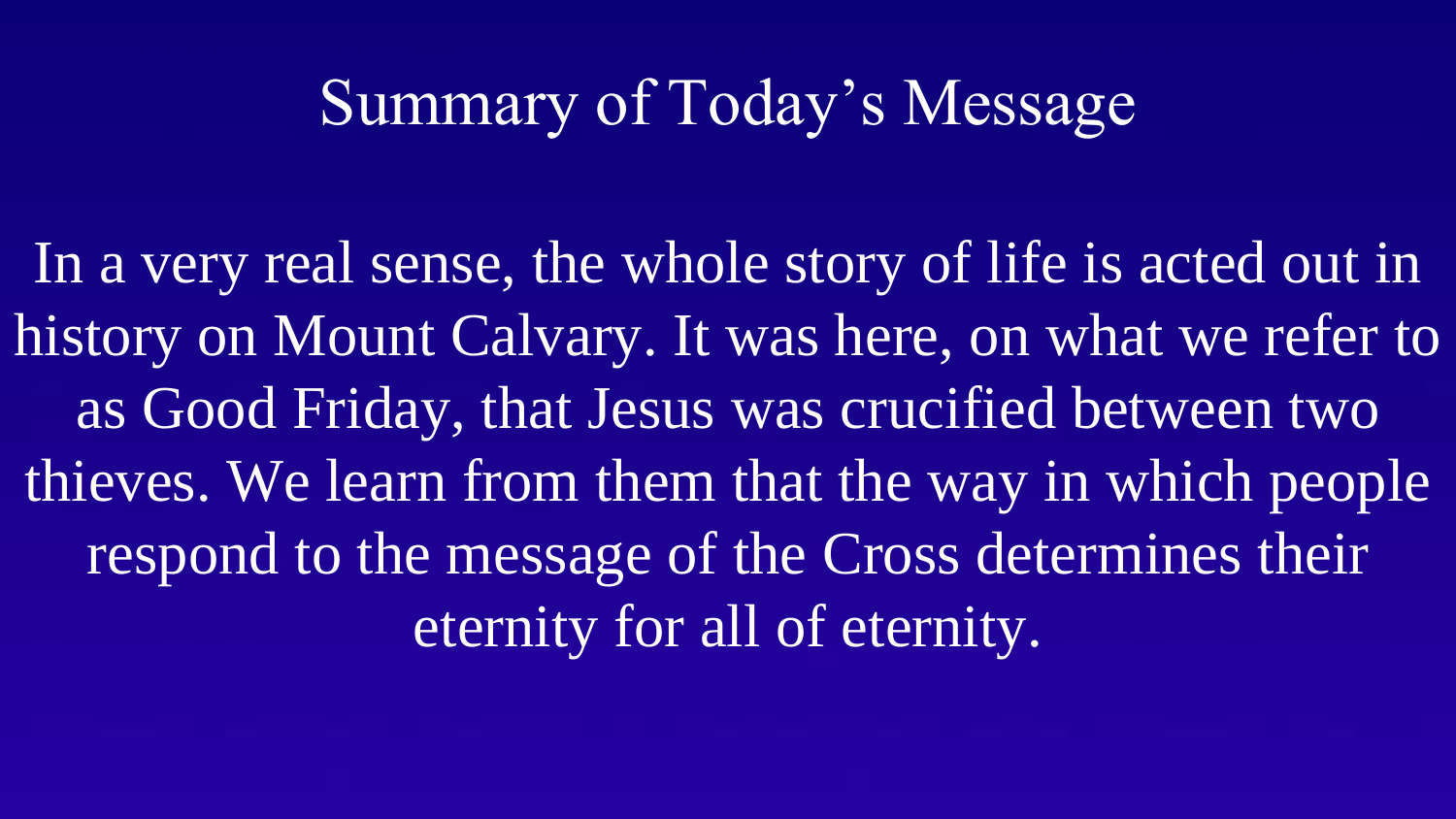#### Where was Jesus Crucified?

The <u>historical</u> one- the church of the holy sepulcher Gordon's Calvary-the place of the skull Mount Calvary is the highest point in all of history, not geographically but spiritually.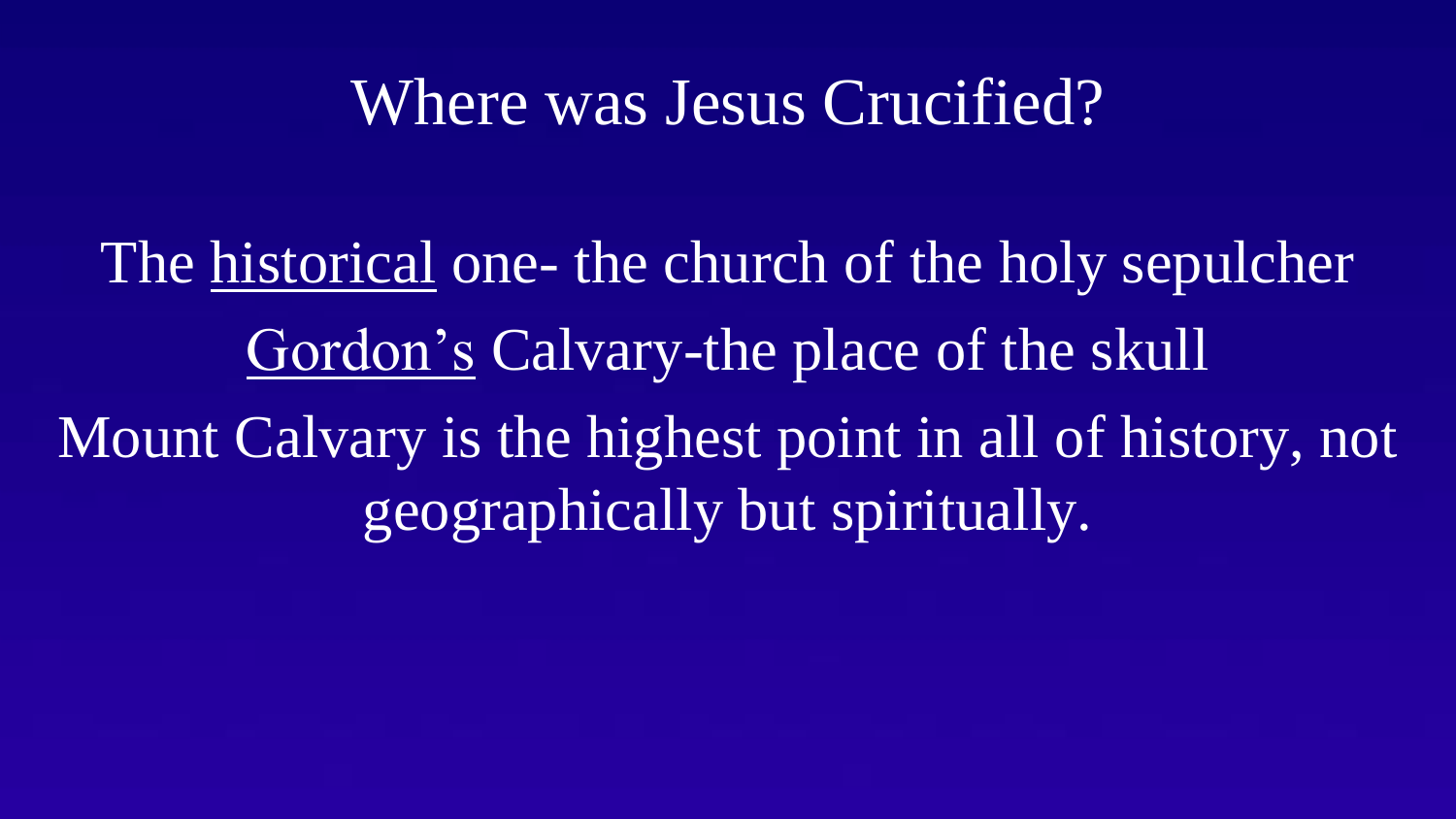#### Three Wooden Crosses

There are three men on three crosses and all three are dying

The cross is the symbol of Christianity The cross on the left is called the cross of rejection The cross on the right is called the cross of repentance The cross in the middle is called the cross of redemption Only Luke uses the name Calvary others refer to Golgotha, the place of the skull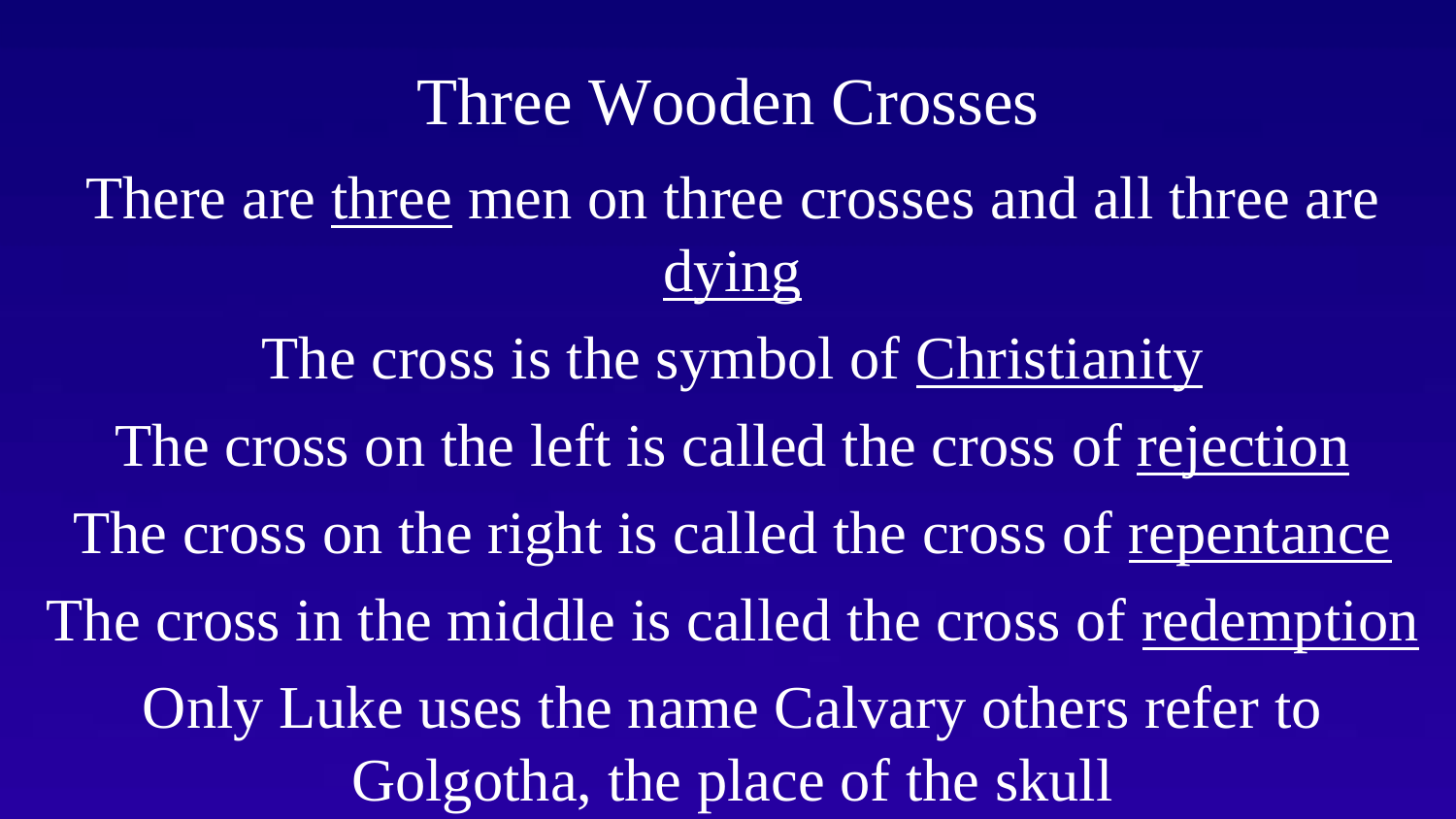### The Cross on the Left

The Cross on the Left is Called the Cross of Rejection We learn how easy it is to make a mistake God is nonnegotiable The phrase "Save yourself is used three times Jesus could have called 10,000 angels physically We need to pray with great authority and assurance "Thy will be done"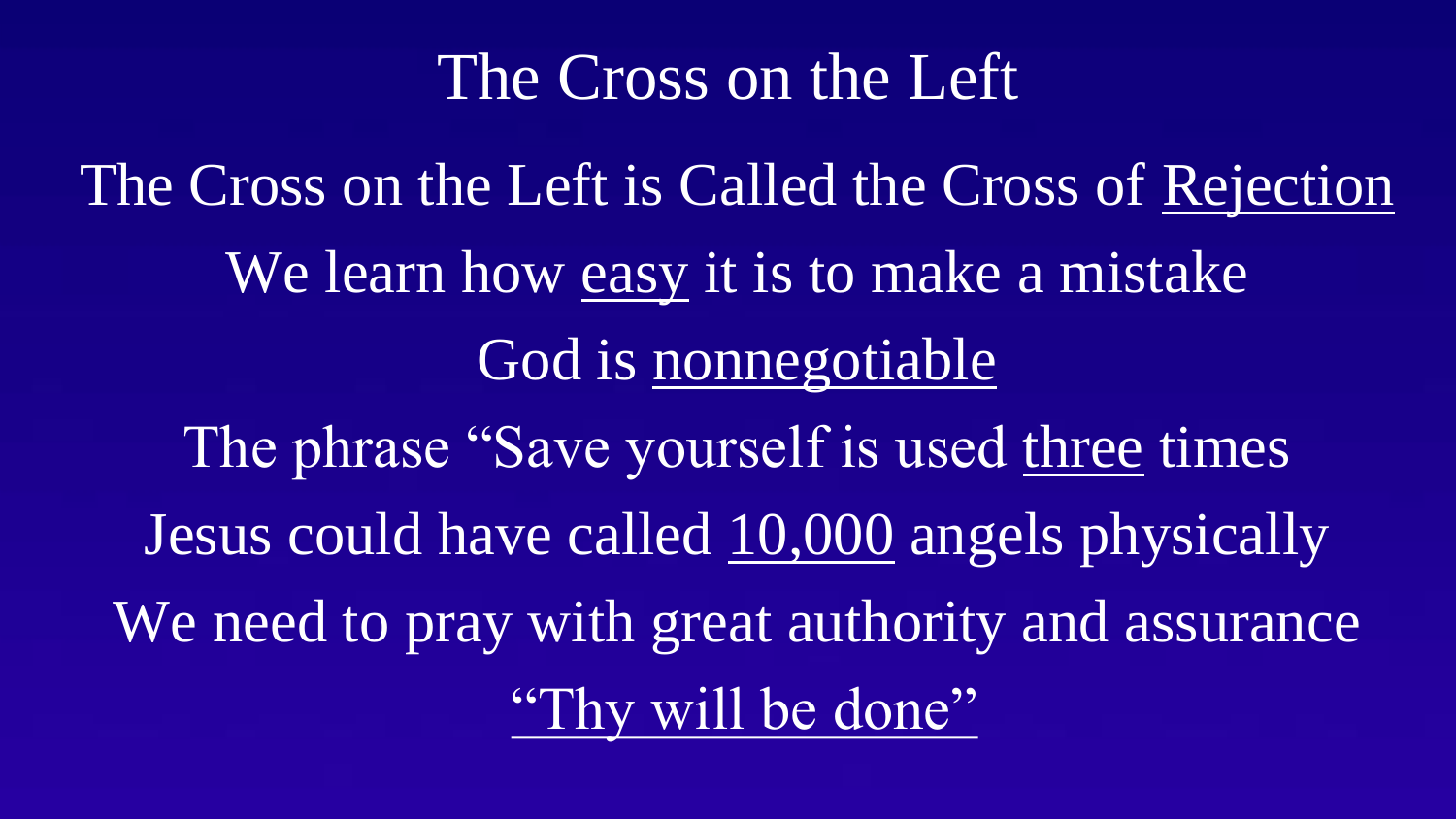# The Cross on the Right is Called the Cross of Repentance

The hardest confession to make is, "I am getting what I deserve"

There is the law of sowing and reaping Hinduism-the Karma-good equals good, evil equals evil Islam -the Quran- same thing, you sow you reap Judaism-that which you sow you also reap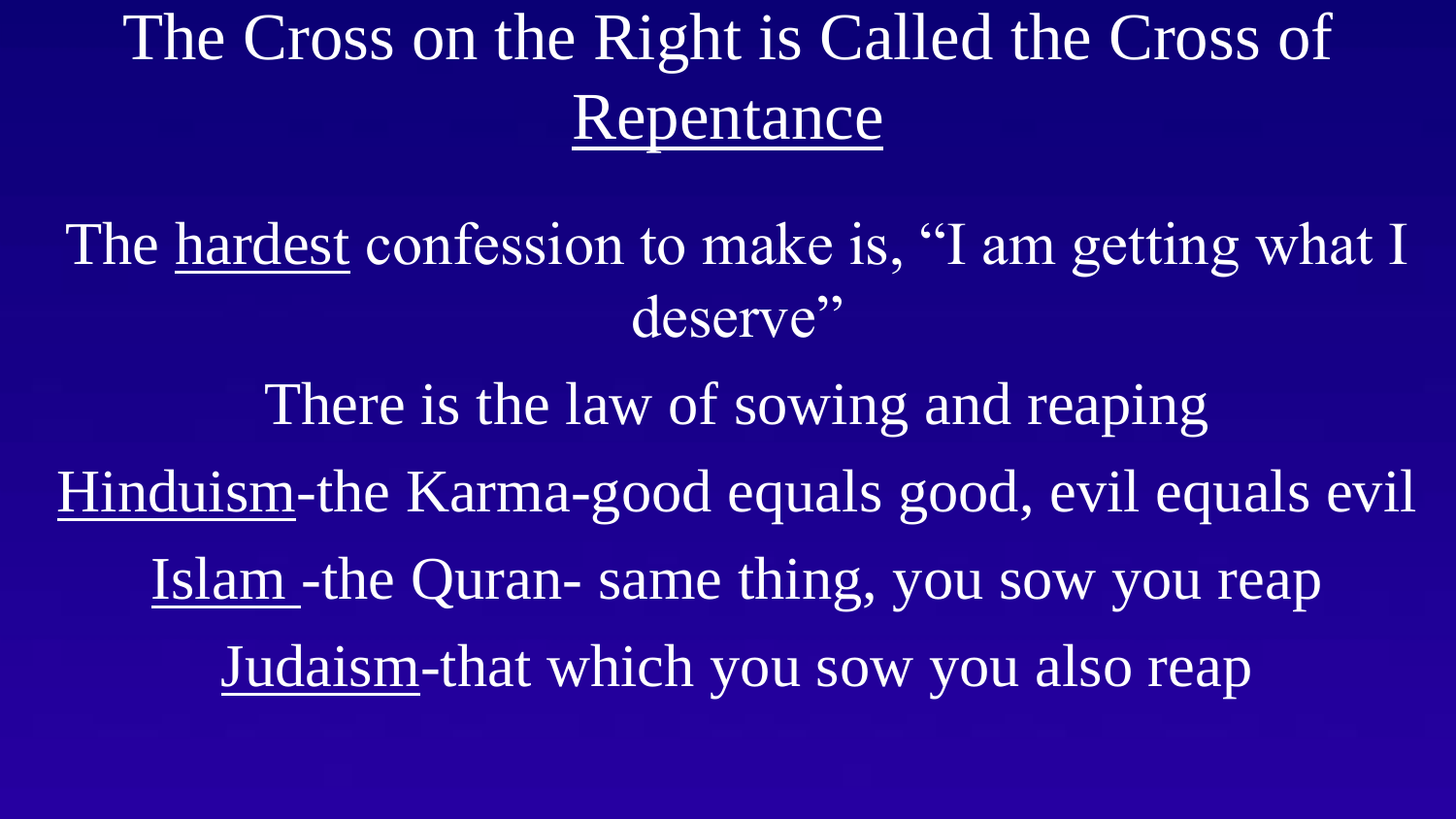# The Cross on the Right is Called the Cross of Repentance

The thief on the right said, "Remember me when you come into your Kingdom

We call this the 11th hour or the 59-minute conversion This thief heard Jesus say, "Father forgive them for they know not what they do."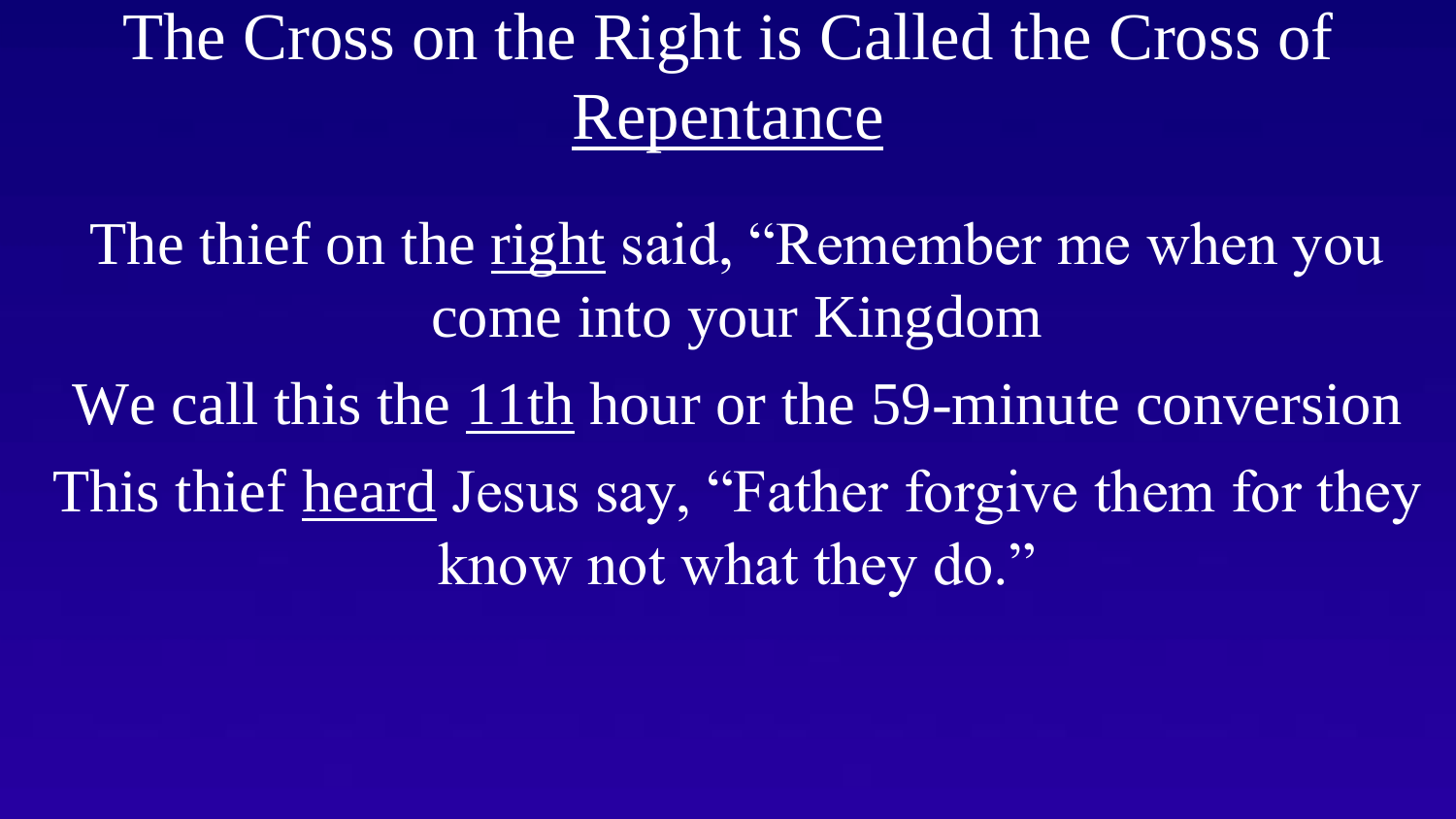## The Middle Cross is the Cross of Redemption

The great exchange took place at Calvary For he hath made him to be sin for us, who knew no sin; that we might be made the righteousness of God in him. II Corinthians 5:21

Because of the Cross, Death is no longer our enemy but our friend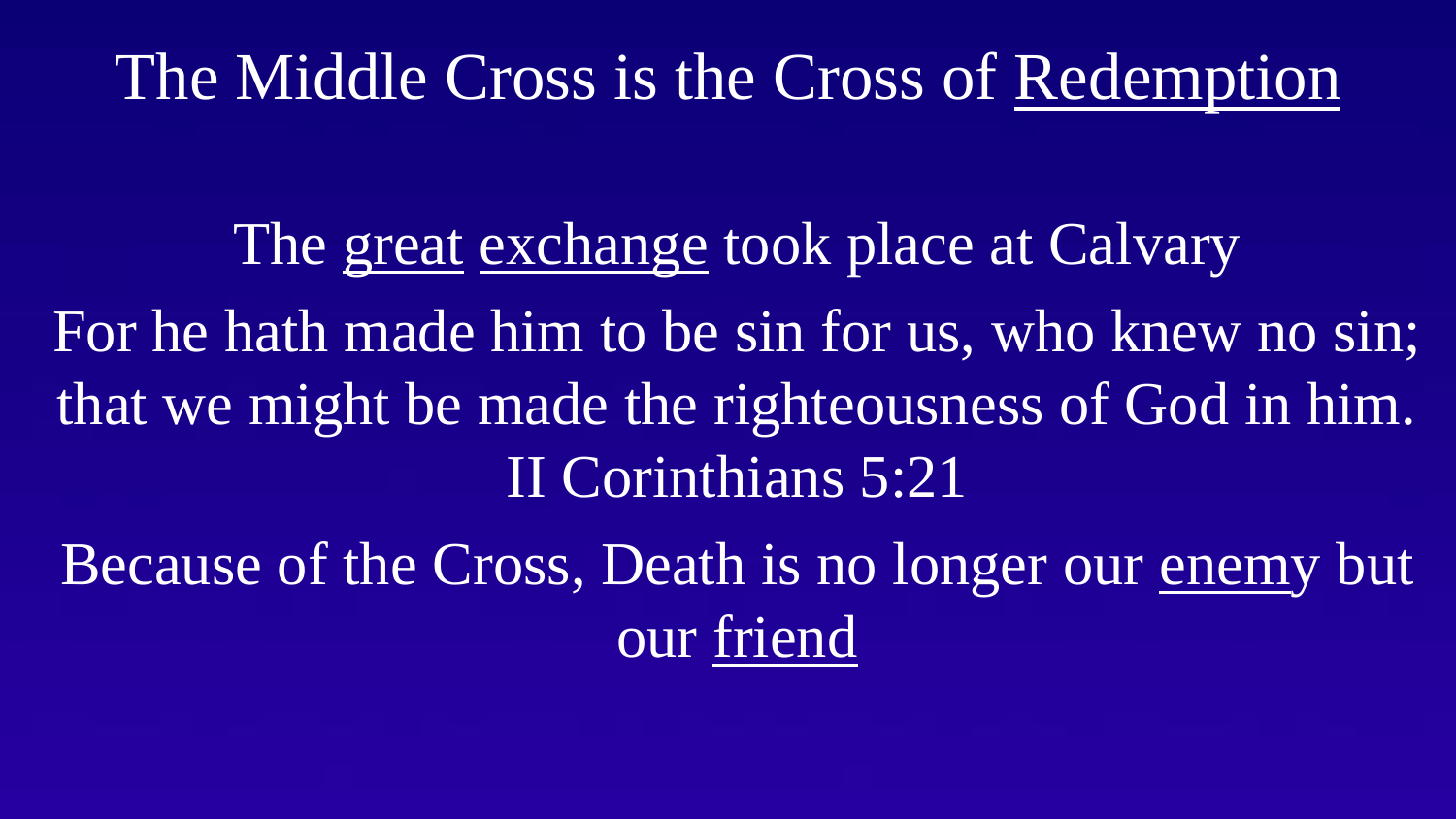## The Middle Cross is the Cross of Redemption

# Death is not darkness rather it is a descension into light Death is a journey into light